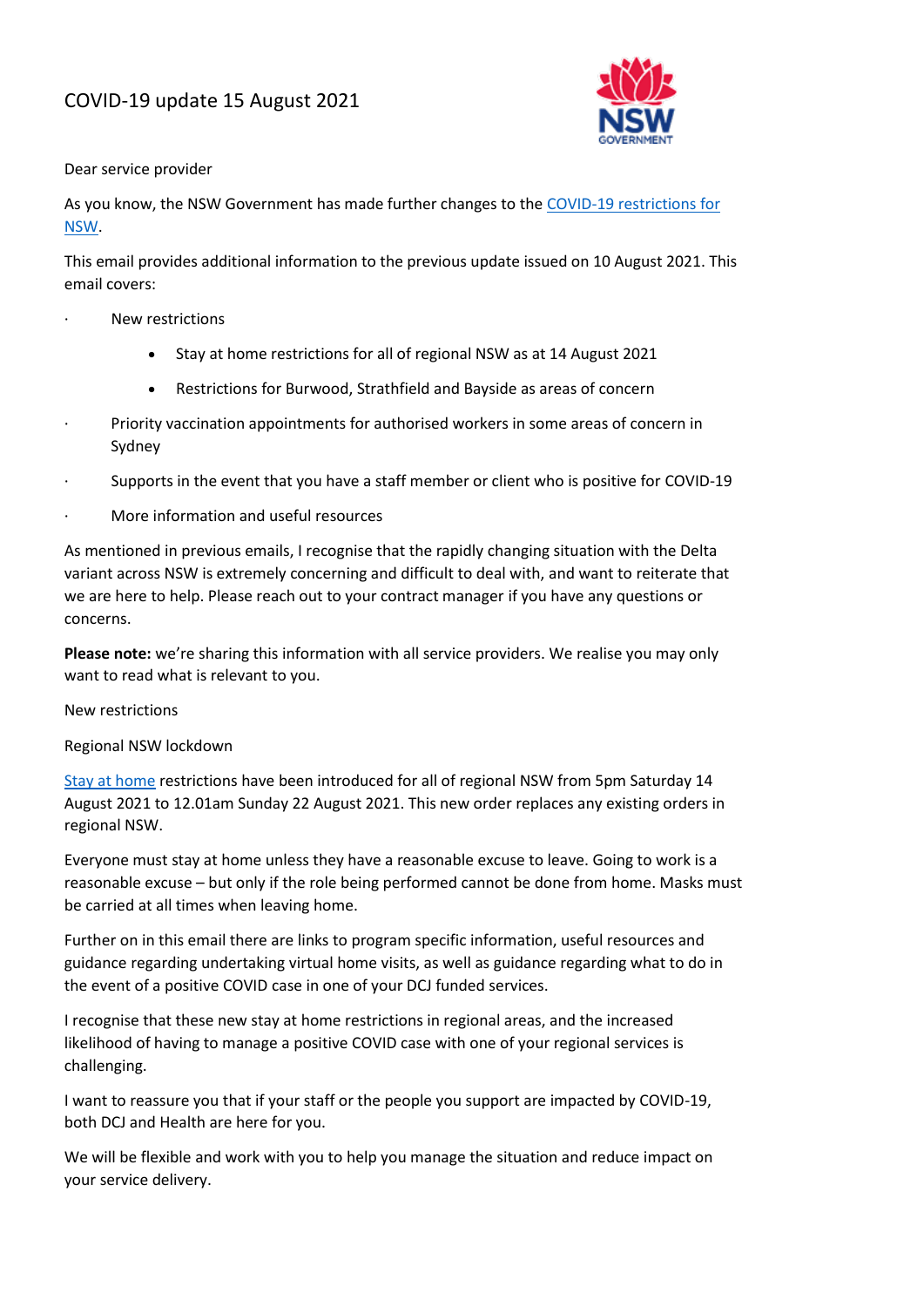If you have any questions or concerns, or need advice, your DCJ contract manager is there to help.

Restrictions for Burwood, Strathfield and Bayside

Burwood, Strathfield and Bayside are also now included as [LGAs of concern.](https://www.nsw.gov.au/covid-19/rules/affected-area#summary-of-restrictions)

Only [authorised workers](https://www.nsw.gov.au/covid-19/rules/authorised-workers) for these areas can leave their LGA or suburb for work, with an authorised worker letter.

Workers who reside outside of these areas can travel into these areas to provide essential services.

Priority vaccination appointments for authorised workers in some areas of concern in Sydney

From Monday 16 August to Sunday 22 August 2021 some authorised workers aged 16 and over are able to make [priority vaccination appointments.](https://www.nsw.gov.au/covid-19/health-and-wellbeing/covid-19-vaccination-nsw/authorised-worker-priority-appointments) It is understood that this will include access to the Pfizer vaccine.

Authorised workers must live in one of the eight LGAs of concern or in one of the 12 Penrith suburbs of concern, as follows:

Local government areas of concern

- · Blacktown
- · Campbelltown
- · Canterbury-Bankstown
- · Cumberland
- · Fairfield
- · Georges River
- · Liverpool
- · Parramatta

### Penrith suburbs

- · Caddens
- · Claremont Meadows
- · Colyton
- · Erskine Park
- · Kemps Creek
- · Kingswood
- · Mount Vernon
- · North St Marys
- · Orchard Hills
- · Oxley Park
- · St Clair
- · St Marys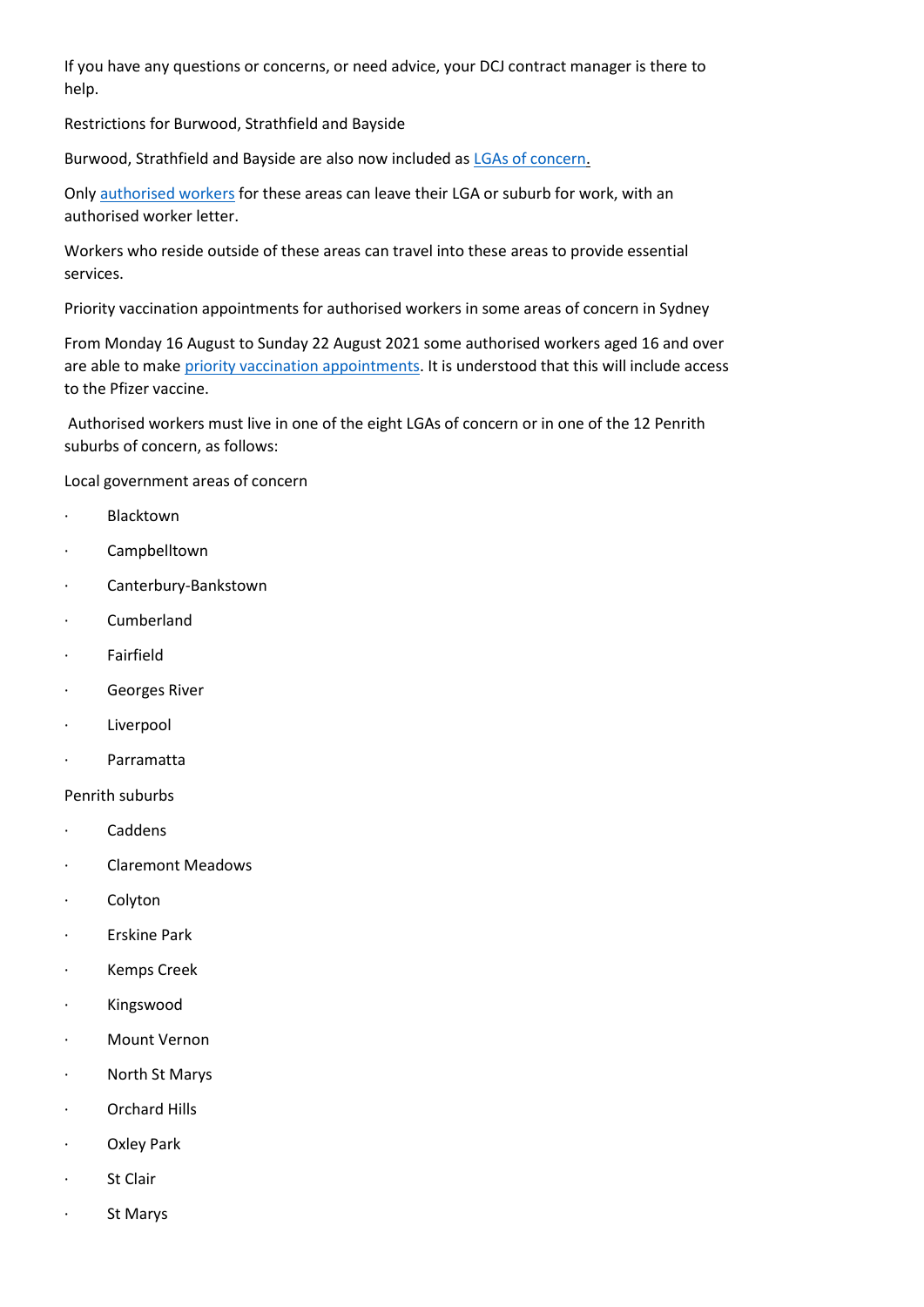## [See the full list of authorised workers for priority vaccine here.](https://www.nsw.gov.au/covid-19/health-and-wellbeing/covid-19-vaccination-nsw/authorised-worker-priority-appointments)

Note: the list of [authorised workers for priority vaccines](https://www.nsw.gov.au/covid-19/health-and-wellbeing/covid-19-vaccination-nsw/authorised-worker-priority-appointments) is not the same as the list of authorised workers who are [permitted to leave their LGA for work.](https://www.nsw.gov.au/covid-19/rules/authorised-workers)

For you, the relevant list of authorised workers for priority vaccines includes:

- a person employed or engaged to provide services to persons with disability or vulnerable persons
- a person employed or engaged by the Department of Communities and Justice to provide housing or homelessness services
- a community housing provider

Staff requesting a priority vaccine should take a letter identifying them as a priority worker. DCJ has previously sent authorised worker confirmation letters on 19 July 2021 to relevant service providers. These are for services which cannot be delivered virtually and must be in person. If you have queries about whether your staff should be authorised workers please contact your contract manager.

Eligible staff can book their priority vaccine via [nsw.gov.au.](https://www.nsw.gov.au/covid-19/health-and-wellbeing/covid-19-vaccination-nsw/authorised-worker-priority-appointments)

Supporting staff or clients who test positive for COVID-19

We recognise that you may already be dealing with positive COVID cases with staff or clients in DCJ funded services, or you may be increasingly concerned about the likelihood that this might happen.

If one of your staff members or a client in a DCJ funded service tests positive, please contact your contract manager. DCJ and Health will work with you to manage the situation.

We have a range of [health advice for service providers](https://www.coronavirus.dcj.nsw.gov.au/service-providers/health-advice-for-service-providers) if a client or staff member tests positive for COVID-19. There's also general advice on how to protect yourself, your staff and the community during COVID, and what to do for suspected cases.

NSW Health has a [fact sheet](https://www.health.nsw.gov.au/Infectious/factsheets/Pages/advice-for-confirmed.aspx) for people who have tested positive for COVID-19.

NSW Health also has a [secondary close contact fact sheet](https://www.health.nsw.gov.au/Infectious/factsheets/Factsheets/secondary-close-contacts.pdf) for people who have been close to someone since they were exposed to COVID-19.

### More information

We're actively monitoring the COVID-19 situation and we'll continue to provide regular updates. The [NSW Government COVID-19 website](https://www.nsw.gov.au/covid-19) is the best place to keep informed on what you need to know about the current situation.

Please continue to regularly review [the full list of impacted venues.](https://www.nsw.gov.au/covid-19/nsw-covid-19-case-locations/exposure-locations) This list is regularly updated with the latest health information and I encourage you to keep checking back to the website for further updates.

We're regularly updating information on the [DCJ COVID-19 latest updates](https://www.coronavirus.dcj.nsw.gov.au/service-providers/latest-updates) and DCJ program [specific advice](https://www.coronavirus.dcj.nsw.gov.au/service-providers/additional-information-for-specific-dcj-programs) webpages. This includes [COVID-19 CALD resources](https://www.coronavirus.dcj.nsw.gov.au/service-providers/latest-updates) in community languages and [practice guidance for virtual home visits.](http://ngolearning.com.au/practice-guidance-for-virtual-home-visits/)

NCOSS have resources to provide [latest information on COVID-19 relevant to health and](https://www.ncoss.org.au/sector-hub/sector-resources/covid-19-community-sector-resource-buttons/)  [community services sector.](https://www.ncoss.org.au/sector-hub/sector-resources/covid-19-community-sector-resource-buttons/)